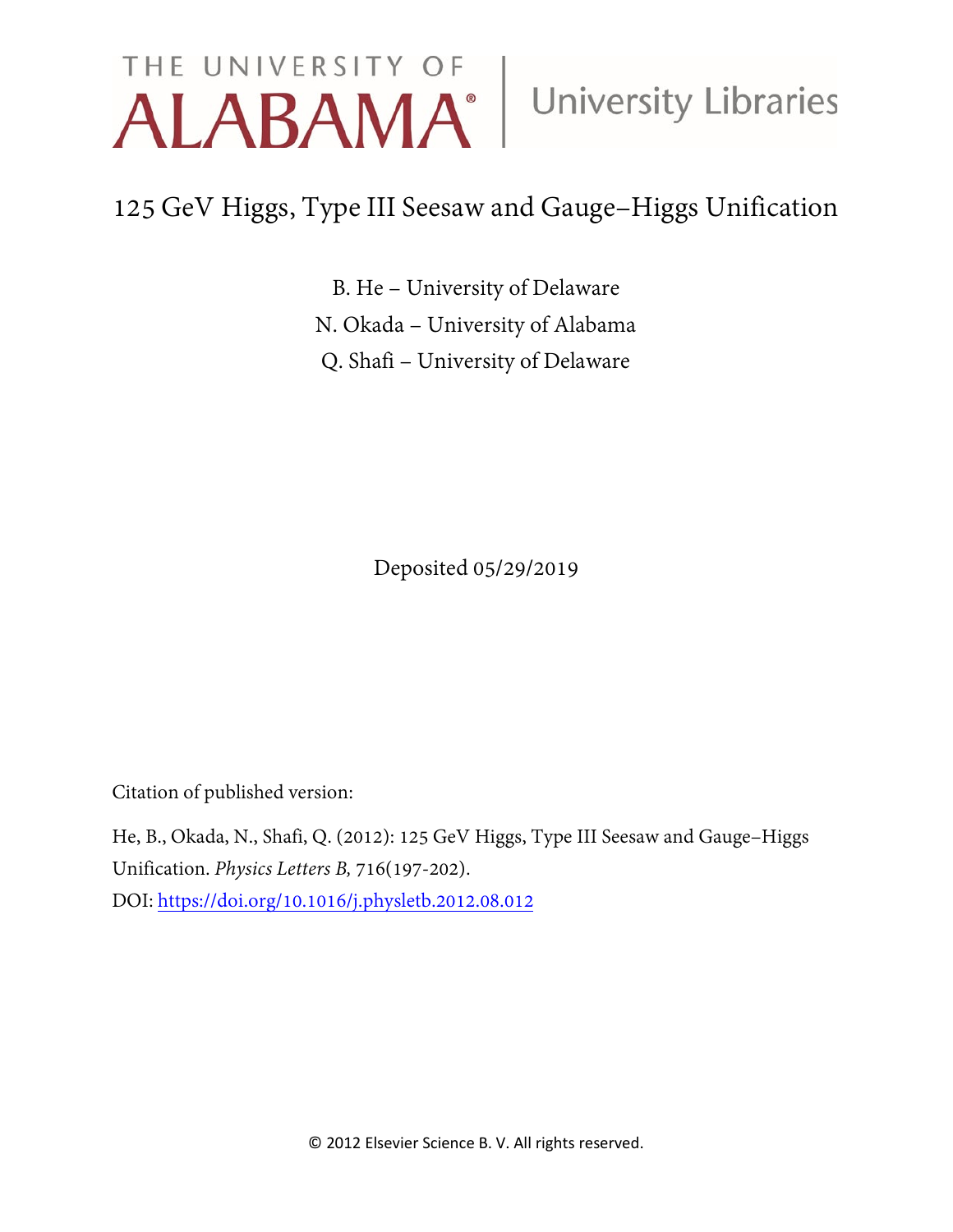#### [Physics Letters B 716 \(2012\) 197–202](http://dx.doi.org/10.1016/j.physletb.2012.08.012)

Contents lists available at [SciVerse ScienceDirect](http://www.ScienceDirect.com/)

Physics Letters B

[www.elsevier.com/locate/physletb](http://www.elsevier.com/locate/physletb)

## 125 GeV Higgs, type III seesaw and gauge–Higgs unification

### Bin He<sup>a,∗</sup>, Nobuchika Okada <sup>b</sup>, Qaisar Shafi<sup>a</sup>

<sup>a</sup> *Bartol Research Institute, Department of Physics and Astronomy, University of Delaware, Newark, DE 19716, USA* <sup>b</sup> *Department of Physics and Astronomy, University of Alabama, Tuscaloosa, AL 35487, USA*

#### article info abstract

*Article history:* Received 1 June 2012 Received in revised form 2 August 2012 Accepted 6 August 2012 Available online 10 August 2012 Editor: M. Cvetič

Recently, both the ATLAS and CMS experiments have observed an excess of events that could be the first evidence for a 125 GeV Higgs boson. This is a few GeV below the (absolute) vacuum stability bound on the Higgs mass in the Standard Model (SM), assuming a Planck mass ultraviolet (UV) cutoff. In this Letter, we study some implications of a 125 GeV Higgs boson for new physics in terms of the vacuum stability bound. We first consider the seesaw extension of the SM and find that in type III seesaw, the vacuum stability bound on the Higgs mass can be as low as 125 GeV for the seesaw scale around a TeV. Next we discuss some alternative new physics models which provide an effective ultraviolet cutoff lower than the Planck mass. An effective cutoff  $\Lambda \simeq 10^{11}$  GeV leads to a vacuum stability bound on the Higgs mass of 125 GeV. In a gauge–Higgs unification scenario with five-dimensional flat spacetime, the so-called gauge–Higgs condition can yield a Higgs mass of 125 GeV, with the compactification scale of the extradimension being identified as the cutoff scale  $\Lambda \simeq 10^{11}$  GeV. Identifying the compactification scale with the unification scale of the SM SU(2) gauge coupling and the top quark Yukawa coupling yields a Higgs mass of  $121 \pm 2$  GeV.

© 2012 Elsevier B.V. Open access under [CC BY license.](http://creativecommons.org/licenses/by/3.0/)

#### **1. Introduction**

The discovery of the Higgs boson is a major goal of the physics program at the Large Hadron Collider (LHC), in order to confirm the origin of the electroweak symmetry breaking and the mechanism of particle mass generation. The ATLAS [\[1\]](#page-5-0) and CMS [\[2\]](#page-5-0) experiments have reported an excess of events that could be the first evidence of the Higgs boson with a mass of around 125 GeV [\[3\].](#page-5-0) Recent analysis by the Tevatron experiments [\[3\]](#page-5-0) supports the above observations.

A value of 125 GeV is quite interesting from the viewpoint of the vacuum stability bound on the Higgs boson mass [\[4\].](#page-5-0) In the SM, the Higgs boson mass is determined by the self-coupling of the Higgs doublet, so that we can analyze the high energy behavior of the self-coupling by using the renormalization group equations (RGEs). For a relatively light Higgs boson, the self-coupling becomes negative in its RGE running at some high energy, which implies an instability of the effective Higgs potential. If we require that the running self-coupling remains positive below a given cutoff scale, we obtain a lower bound on the Higgs boson mass, known as the (absolute) vacuum stability bound [\[5\].](#page-5-0)

Corresponding author. *E-mail addresses:* [hebin@udel.edu](mailto:hebin@udel.edu) (B. He), [okadan@ua.edu](mailto:okadan@ua.edu) (N. Okada), [shafi@bartol.udel.edu](mailto:shafi@bartol.udel.edu) (Q. Shafi).

It would seem natural to adopt the reduced Planck mass as the cutoff scale, in which case the vacuum stability bound is found to be close to 129 GeV for a top quark mass of 173.2 GeV [\[6\].](#page-5-0) Taking into account the uncertainty on the top quark mass  $(M_t =$ 173*.*2 ± 0*.*9 GeV),

$$
m_H \ge 128.9 \text{ GeV} + 1.9 \text{ GeV} \bigg( \frac{M_t - 173.2 \text{ GeV}}{0.9 \text{ GeV}} \bigg).
$$
 (1)

If the observed excess of events around 125 GeV actually is evidence for the Higgs boson, we may entertain two possibilities for lowering the vacuum stability bound of 129 GeV. One possibility is that the RGE running of the quartic self-coupling is altered from the one in the SM, keeping the reduced Planck mass cutoff. This means that new particles are involved in the RGEs at energies below the reduced Planck mass. Another possibility is that the effective cutoff scale lies suitably below the reduced Planck scale, while all the RGEs of the SM remain unaltered. In general, one also could consider a combination of these two possibilities. In any case, new physics beyond the SM should play a crucial role to reconcile the discrepancy between 125 GeV and 129 GeV.

In this Letter, we study the implications of a 125 GeV Higgs boson for new physics from the viewpoint of the vacuum stability bound. We first consider a seesaw extension of the SM where the RGE running of the self-coupling is altered by the presence of new particles. We will see that the type of seesaw as well as the seesaw scale are restricted in order to realize a Higgs mass of 125 GeV,

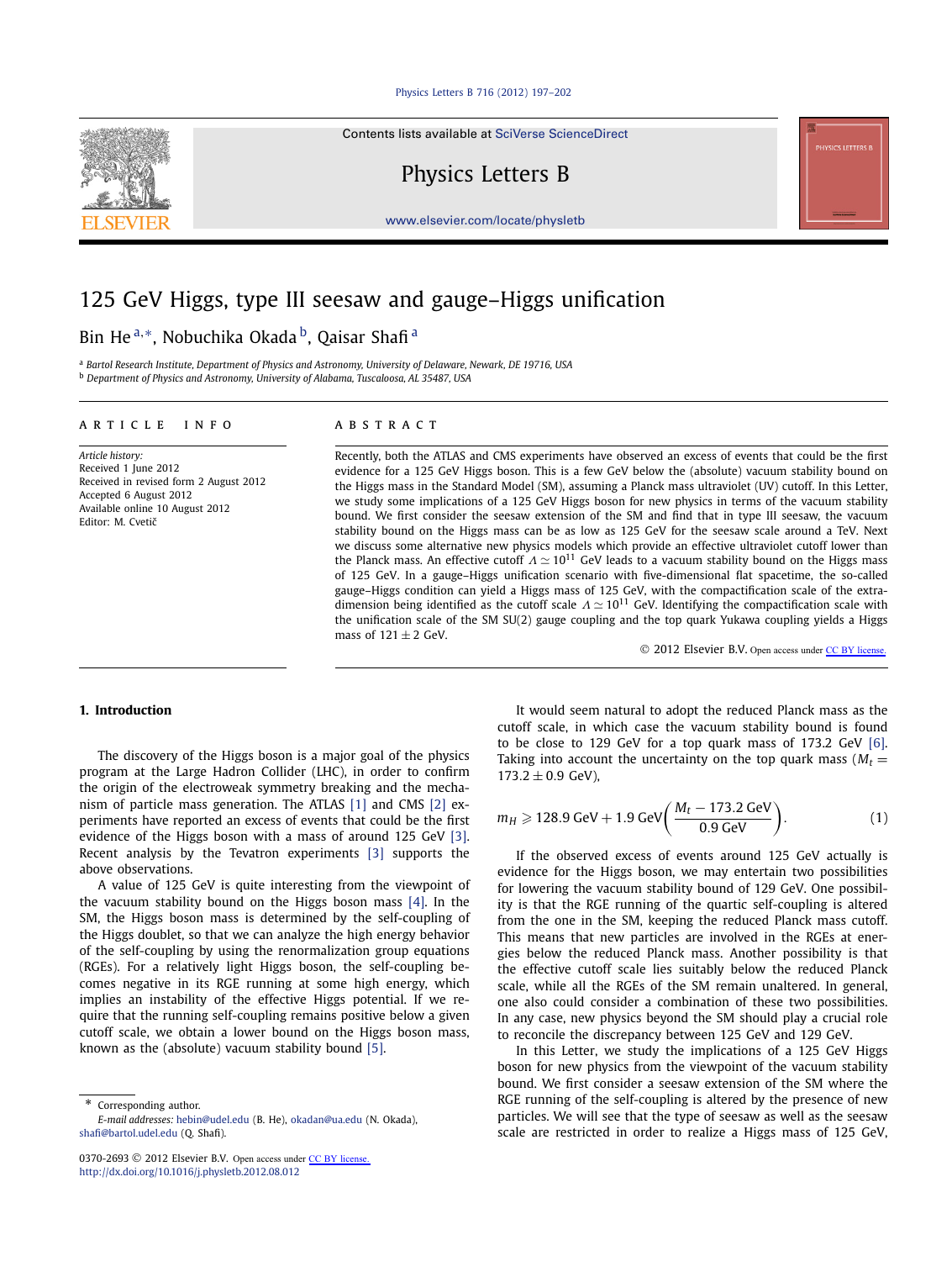with the reduced Planck scale cutoff. For a different possibility, we will consider physics models which can provide an effective cutoff scale lower than the reduced Planck mass. As a very interesting example, we investigate gauge–Higgs unification in flat five-dimensional (5D) spacetime. In this model, the effective cutoff scale is identified as the compactification scale of the fifth dimension and a Higgs mass of 125 GeV determines the compactification scale. We find a Higgs mass prediction close to 125 GeV if the compactification scale is identified with the unification scale of the top quark Yukawa and SU(2) gauge couplings.

#### **2. Seesaw extended Standard Model**

The seesaw mechanism is a simple and promising extension of the SM to incorporate the neutrino masses and flavor mixings observed in solar and atmospheric neutrino oscillations. There are three main seesaw extensions of the SM, type I [\[7\],](#page-5-0) type II [\[8\],](#page-5-0) and type III [\[9\],](#page-5-0) in which singlet right-handed neutrinos, SU(2) triplet scalar, and SU(2) triplet right-handed neutrinos, respectively, are introduced. These new particles contribute to the RGEs at energies higher than the seesaw scale and as a result, the vacuum stability bound can be significantly altered. Some time ago, the important implications of the various seesaw models (type I  $[10,11]$ , type II  $[12]$  and type III  $[11]$ ) on the Higgs boson mass have been investigated with the Planck mass cutoff. In these papers, in addition to the vacuum stability bound, the perturbativity bound, given by the condition that the Higgs self-coupling remains perturbative below the Planck scale, has also been investigated. For both types I and III, it has been shown that the window for the Higgs boson mass between the vacuum stability and the perturbativity bounds becomes narrower and is eventually closed by the dramatic rise of the vacuum stability bound, as the neutrino Dirac Yukawa coupling becomes larger.

For lower values of the seesaw scale, the neutrino Dirac Yukawa coupling is small, and there is little effect from this coupling.<sup>1</sup> However, there is a remarkable difference between type I and type III because the right-handed neutrinos in type III are SU(2) triplets. As shown in [\[11\],](#page-5-0) the vacuum stability bound becomes lower for decreasing seesaw scale. This is because the SU(2) triplet neutrinos change the RGE running of the SU(2) gauge coupling. In type II seesaw, the perturbativity bound receives a drastic reduction due to interactions between the Higgs doublet and the SU(2) triplet scalar. As a result, the window for the Higgs boson mass between the vacuum stability and the perturbativity bounds becomes narrower and is eventually closed by the dramatic fall of the perturbativity bound for larger values of the scalar couplings. The vacuum stability bound also receives a dramatic reduction when the seesaw scale is low. It has been shown in [\[12\]](#page-5-0) that in type II seesaw, the Higgs stability bound becomes even lower than the LEP2 Higgs mass bound of 114.4 GeV [\[14\]](#page-5-0) for a seesaw scale of around 1 TeV.

In the light of the recent LHC results suggesting a Higgs mass close to 125 GeV, types II and III seesaw models are interesting because in both cases, the vacuum stability bound can be lower than the SM prediction of 129 GeV. Since type II seesaw involves many free parameters, there is a wide range of parameter regions which yield a vacuum stability bound of 125 GeV. For this reason, in this Letter we consider type III seesaw in detail. In low scale type III seesaw compatible with a Higgs mass of 125 GeV, the neutrino Dirac Yukawa coupling is too small to play a role in the RGE running of the Higgs self-coupling. Therefore, the only free parameters involved in our analysis are the masses of the SU(2) triplet righthanded neutrinos. We analyze three cases with 1, 2 and 3 generations of the triplet neutrinos. Although at least 2 right-handed neutrinos are necessary to reproduce the neutrino oscillation data, we also analyze the 1 generation case for completeness.<sup>2</sup> For simplicity, we consider a degenerate mass spectrum for the triplet neutrinos. This assumption is reasonable if we consider thermal leptogenesis [\[15\],](#page-5-0) where the CP-violating out-of-equilibrium decay of the right-handed neutrinos generates the lepton asymmetry in the universe. It is known that in order to generate a sufficient amount of baryon asymmetry, the seesaw scale should be higher than  $10^{10}$  GeV [\[16\],](#page-5-0) otherwise a certain enhancement mechanism of the CP-asymmetry parameter is necessary. As we will see in the following, the seesaw scale turns out to be much lower than the above bound and hence, the so-called resonant leptogenesis [\[17\]](#page-5-0) is relevant to our case, where the CP-asymmetry parameter is enhanced by right-handed neutrinos that are almost degenerate in mass.

Let us now analyze the vacuum stability bound in type III seesaw extended SM. Although our analysis is basically the same as in [\[11\],](#page-5-0) we consider three different generations for the triplet neutrinos. In addition, we have taken into account the two-loop RGE improved one-loop effective Higgs potential and the updated top quark pole mass. These improvements and update alter the resultant Higgs mass by about 4 GeV from the one obtained in [\[11\],](#page-5-0) which is quite important when we discuss the discrepancy between the observed 125 GeV Higgs boson mass and the vacuum stability bound of 129 GeV. We introduce *N* generations of mass degenerate right-handed neutrinos which transform as *(***3***,* 0*)* under the electroweak gauge group  $SU(2) \times U(1)_Y$ :

$$
\psi_i = \sum_a \frac{\sigma^a}{2} \psi_i^a = \frac{1}{2} \begin{pmatrix} \psi_i^0 & \sqrt{2} \psi_i^+ \\ \sqrt{2} \psi_i^- & -\psi_i^0 \end{pmatrix} . \tag{2}
$$

The terms in the Lagrangian relevant for the seesaw mechanism are given by

$$
\mathcal{L} \supset -y_{ij}\overline{\ell_i}\psi_j\Phi - M_R \text{tr}[\overline{\psi_i^c}\psi_i],\tag{3}
$$

where  $\ell_i$  is the *i*-th generation SM lepton doublet ( $i = 1, 2, 3$ ),  $\Phi$  is the SM Higgs doublet with a U(1)<sub>*Y*</sub> charge  $-1/2$ , and  $M_R$  is the common mass for the triplet neutrinos. The light neutrino mass matrix obtained via type III seesaw mechanism is given by

$$
\mathbf{M}_{\nu} = \frac{\nu^2}{8M_R} \mathbf{Y} \mathbf{Y}^T,\tag{4}
$$

where  $v = 246$  GeV is the vacuum expectation value of the Higgs doublet, and **Y** =  $y_{ij}$  is a 3 × N Yukawa matrix. It is natural to expect the light neutrino mass scale to be  $O(\sqrt{\Delta m_{23}}) \sim$ 0.05 eV, where  $\Delta m_{23} = 2.43 \times 10^{-3}$  eV<sup>2</sup> [\[18\]](#page-5-0) is given by the atmospheric neutrino oscillation data. Using the seesaw formula, we find  $y_{ij} \ll 1$  for  $M_R \ll 10^{15}$  GeV. This is the case we analyze here, and so the neutrino Dirac Yukawa coupling has essentially no effect on our results. In the following analysis, we employ RGEs at two-loop level.

For a renormalization scale  $\mu < M_R$ , the heavy neutrinos are decoupled, and there is no effect on the RGEs for the SM couplings. For the three SM gauge couplings  $g_i$  ( $i = 1, 2, 3$ ), we have

 $1$  In a general parameterization, the neutrino Dirac Yukawa coupling can be large and affect the Higgs mass bounds [\[13\],](#page-5-0) although fine-tuning of parameters is required to realize the neutrino oscillation data.

 $2$  One may consider a combination of type I and type III to reproduce the neutrino oscillation data. Since a light singlet neutrino has no effect on RGEs, our result with one triplet neutrino corresponds to this case.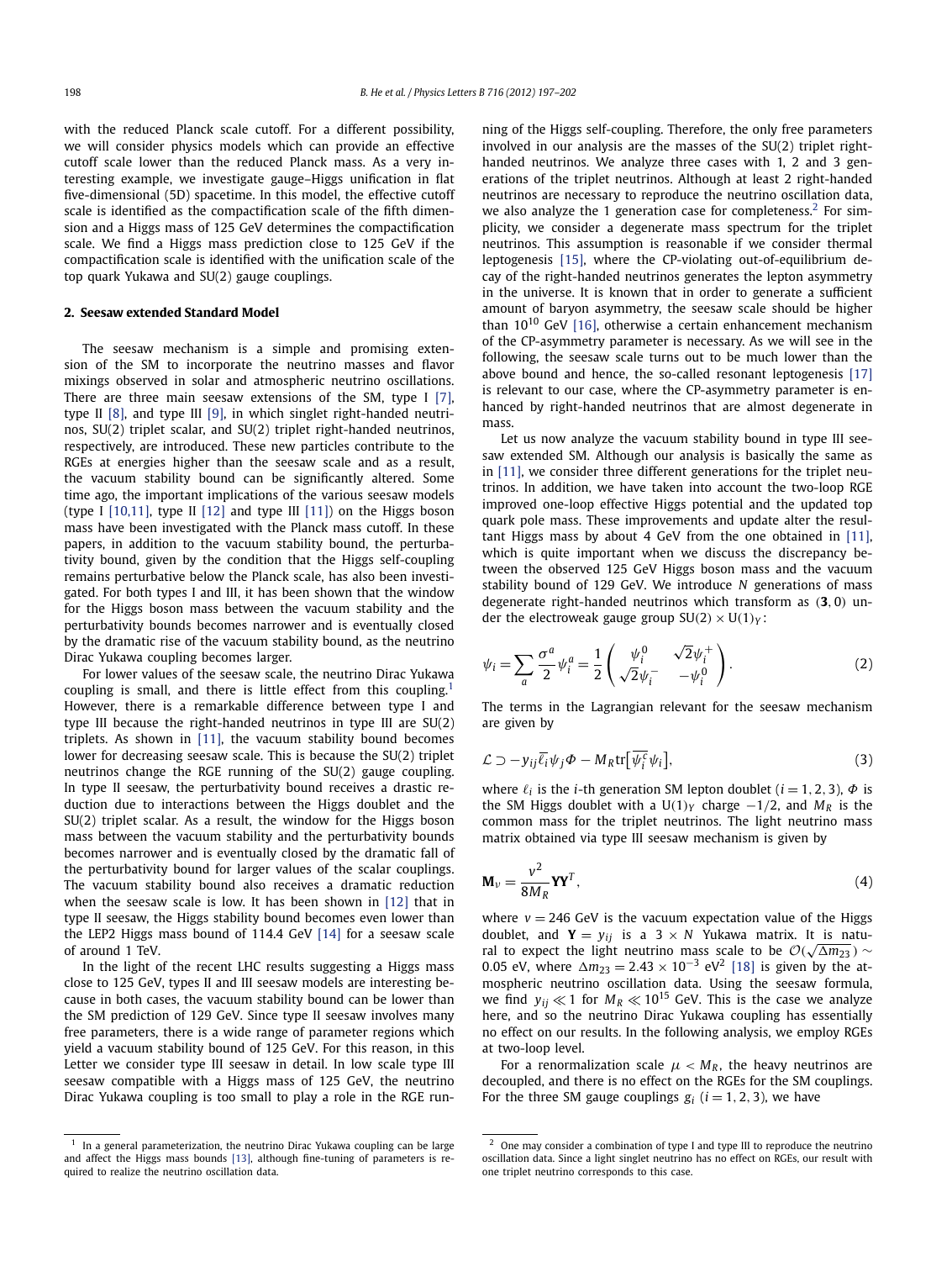<span id="page-3-0"></span>
$$
\frac{dg_i}{d\ln\mu} = \frac{b_i}{16\pi^2}g_i^3 + \frac{g_i^3}{(16\pi^2)^2} \left(\sum_{j=1}^3 B_{ij}g_j^2 - C_i y_t^2\right),\tag{5}
$$

where

$$
b_i = \left(\frac{41}{10}, -\frac{19}{6}, -7\right), \qquad B_{ij} = \left(\begin{array}{ccc} \frac{199}{50} & \frac{27}{10} & \frac{44}{5} \\ \frac{9}{10} & \frac{35}{6} & 12 \\ \frac{11}{10} & \frac{9}{2} & -26 \end{array}\right),
$$
  

$$
C_i = \left(\frac{17}{10}, \frac{3}{2}, 2\right), \tag{6}
$$

and we have included the contribution from the top Yukawa coupling  $(y_t)$ . We use the top quark pole mass  $M_t = 173.2$  GeV [\[6\]](#page-5-0) and the strong coupling constant at the Z-pole  $(M_Z)$   $\alpha_S =$ 0*.*1193 [\[19\].](#page-5-0) For the top Yukawa coupling, we have

$$
\frac{dy_t}{d\ln\mu} = y_t \bigg( \frac{1}{16\pi^2} \beta_t^{(1)} + \frac{1}{(16\pi^2)^2} \beta_t^{(2)} \bigg). \tag{7}
$$

Here the one-loop contribution is

$$
\beta_t^{(1)} = \frac{9}{2} y_t^2 - \left(\frac{17}{20} g_1^2 + \frac{9}{4} g_2^2 + 8 g_3^2\right),\tag{8}
$$

while the two-loop contribution is given by [\[20\]](#page-5-0)

$$
\beta_t^{(2)} = -12y_t^4 + \left(\frac{393}{80}g_1^2 + \frac{225}{16}g_2^2 + 36g_3^2\right)y_t^2
$$
  
+ 
$$
\frac{1187}{600}g_1^4 - \frac{9}{20}g_1^2g_2^2 + \frac{19}{15}g_1^2g_3^2 - \frac{23}{4}g_2^4
$$
  
+ 
$$
9g_2^2g_3^2 - 108g_3^4 + \frac{3}{2}\lambda^2 - 6\lambda y_t^2.
$$
 (9)

In solving the RGE for the top Yukawa coupling, its value at  $\mu = M_t$  is determined from the relation between the pole mass and the running Yukawa coupling [\[21,22\],](#page-5-0)

$$
M_t \simeq m_t(M_t) \bigg( 1 + \frac{4}{3} \frac{\alpha_3(M_t)}{\pi} + 11 \bigg( \frac{\alpha_3(M_t)}{\pi} \bigg)^2 - \bigg( \frac{m_t(M_t)}{2\pi v} \bigg)^2 \bigg), \tag{10}
$$

with  $y_t(M_t) = \sqrt{2}m_t(M_t)/v$ . Here, the second and third terms in parentheses correspond to one- and two-loop QCD corrections, respectively, while the fourth term comes from the electroweak corrections at one-loop level.

The RGE for the Higgs self-coupling is given by [\[20\],](#page-5-0)

$$
\frac{d\lambda}{d\ln\mu} = \frac{1}{16\pi^2} \beta_{\lambda}^{(1)} + \frac{1}{(16\pi^2)^2} \beta_{\lambda}^{(2)},
$$
\n(11)

$$
\beta_{\lambda}^{(1)} = 12\lambda^2 - \left(\frac{9}{5}g_1^2 + 9g_2^2\right)\lambda + \frac{9}{4}\left(\frac{3}{25}g_1^4 + \frac{2}{5}g_1^2g_2^2 + g_2^4\right) + 12y_t^2\lambda - 12y_t^4,\tag{12}
$$

and

$$
\beta_{\lambda}^{(2)} = -78\lambda^{3} + 18\left(\frac{3}{5}g_{1}^{2} + 3g_{2}^{2}\right)\lambda^{2}
$$
  
 
$$
- \left(\frac{73}{8}g_{2}^{4} - \frac{117}{20}g_{1}^{2}g_{2}^{2} - \frac{1887}{200}g_{1}^{4}\right)\lambda - 3\lambda y_{t}^{4}
$$
  
 
$$
+ \frac{305}{8}g_{2}^{6} - \frac{289}{40}g_{1}^{2}g_{2}^{4} - \frac{1677}{200}g_{1}^{4}g_{2}^{2} - \frac{3411}{1000}g_{1}^{6}
$$
  
 
$$
- 64g_{3}^{2}y_{t}^{4} - \frac{16}{5}g_{1}^{2}y_{t}^{4} - \frac{9}{2}g_{2}^{4}y_{t}^{2}
$$

 $\overline{3}$ 



Fig. 1. The vacuum stability bound on the Higgs boson mass as a function of the triplet neutrino mass for  $N = 1, 2$  and 3 generations, with reduced Planck mass cutoff. We have taken  $M_t = 173.2$  GeV. The horizontal solid line denotes the vacuum stability bound in the SM while  $m_H = 125$  GeV is shown as the dashed-line.

$$
+10\lambda \left(\frac{17}{20}g_1^2+\frac{9}{4}g_2^2+8g_3^2\right)y_t^2-\frac{3}{5}g_1^2\left(\frac{57}{10}g_1^2-21g_2^2\right)y_t^2-72\lambda^2y_t^2+60y_t^6.
$$
\n(13)

The Higgs boson pole mass  $m_H$  is determined through a oneloop effective potential improved by two-loop RGEs. The second derivative of the effective potential at the potential minimum leads to [\[23\]](#page-5-0)

$$
m_H^2 = \lambda \zeta^2 v^2 + \frac{3}{64\pi^2} \zeta^2 v^2 \left\{ g_2^4 \left( \log \frac{g_2^2 \zeta^2 v^2}{4\mu^2} + \frac{2}{3} \right) + \frac{1}{2} \left( g_2^2 + \frac{3}{5} g_1^2 \right)^2 \left[ \log \frac{(g_2^2 + \frac{3}{5} g_1^2) \zeta^2 v^2}{4\mu^2} + \frac{2}{3} \right] - 8 y_t^4 \log \frac{y_t^2 \zeta^2 v^2}{2\mu^2} \right\},
$$
\n(14)

where  $\zeta = \exp(-\int_{M_Z}^{\mu} \frac{\gamma(\mu)}{\mu} d\mu)$ , with the anomalous dimension  $\gamma$ of the Higgs doublet evaluated at two-loop level. All running parameters are evaluated at  $\mu = m_H$ , and the Higgs boson mass is determined as the root of this equation. We have checked that our results on the Higgs boson mass bounds for the SM case coincide with the ones obtained in recent analysis [\[5\].](#page-5-0)

For the renormalization scale  $\mu \geqslant M_R$ , the SM RGEs should be modified to include contributions from the triplet neutrinos in type III seesaw, so that the effectively RGE evolution of the Higgs self-coupling is altered. For simplicity, we consider only one-loop corrections from the heavy neutrinos. As we have discussed above, the neutrino Dirac Yukawa coupling is very small and its effect in our analysis is negligible. Therefore, the presence of the triplet neutrinos only modifies the SU(2) gauge coupling beta function:

$$
b_2 = -\frac{19}{6} \to -\frac{19}{6} + \frac{4}{3}N,\tag{15}
$$

corresponding to N generations of triplet neutrinos.

In Fig. 1, we show the vacuum stability bound on the Higgs boson mass as a function of the triplet neutrino mass for  $N = 1, 2$ and 3, respectively. Here we have used  $M_t = 173.2$  GeV and the cutoff scale is taken to be the reduced Planck mass  $M_P = 2.44 \times$  $10^{18}$  GeV. We see that the presence of triplet neutrinos lowers the resultant Higgs mass from the SM value  $\simeq$  129 GeV. Note that at least two generations of triplet neutrinos are necessary to yield a Higgs mass of 125 GeV. Interestingly, two generation is also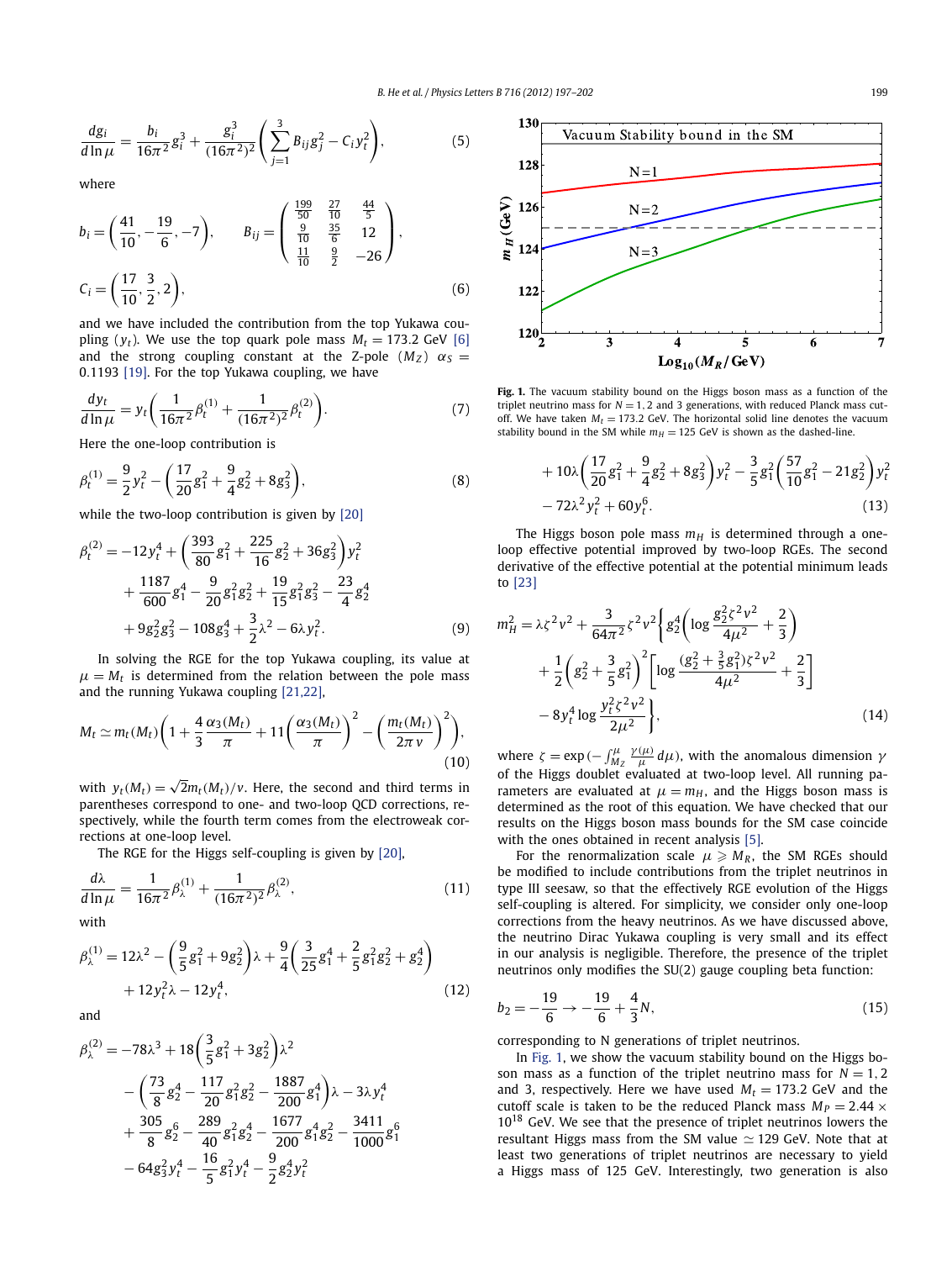**Table 1** The seesaw scales which give the vacuum stability bound  $m_H = 125$  GeV for varying *Mt* values and the reduced Planck mass cutoff.

| $N = 2$ | $M_t$ (GeV)<br>$M_R$ (GeV) | 172.3<br>$3.2 \times 10^{6}$ | 173.2<br>$1.6 \times 10^{3}$ | 174.1               |
|---------|----------------------------|------------------------------|------------------------------|---------------------|
| $N = 3$ | $M_t$ (GeV)                | 172.3                        | 173.2                        | 174.1               |
|         | $M_R$ (GeV)                | $1.0 \times 10^8$            | $1.6 \times 10^5$            | $3.2 \times 10^{3}$ |

the minimal number required to reproduce the neutrino oscillation data.

For  $N = 2$  and 3, respectively, we list in Table 1 the values of *M<sub>R</sub>* to give the Higgs mass of 125 GeV. Here we have varied the top quark pole mass in the range of  $M_t = 173.2 \pm 0.9$  GeV. We see that a Higgs mass of 125 GeV is compatible with a seesaw scale in the TeV range, in which case the SU(2) triplet neutrinos may be found at the LHC [\[24\].](#page-5-0)

#### **3. Gauge–Higgs unification scenario**

Another scenario for reducing the SM vacuum stability bound is to introduce some new physics which effectively lowers the UV cutoff scale below the reduced Planck mass. There are several models for achieving this. For example, in the Randall–Sundrum model [\[25\],](#page-5-0) the UV cutoff of the SM (as an effective 4-dimensional theory) can be dramatically reduced to  $\Lambda = \omega M_P$  by the 'warp factor'  $\omega \ll 1$ , without too much fine-tuning of the model parameters. Alternatively, in the presence of  $\mathcal N$  elementary particle species in an effective quantum field theory, the consistency of large-distance black hole physics imposes the following gravita-√ tional cutoff on the theory,  $A = M_P / \sqrt{N}$  [\[26\].](#page-5-0) Finally, if we introduce a non-minimal gravitational coupling, *ξΦ*†*Φ*R, it seems natural to adopt  $\Lambda = M_P/\xi$  [\[27\]](#page-5-0) for the effective gravitational cutoff scale. Here *ξ* is a dimensionless coupling constant, *Φ* is the SM Higgs doublet, and  $R$  is the scalar curvature. In these scenarios, the SM is realized as an effective theory below the cutoff, so that the RGE of Higgs self-coupling remains the same. $3$  However, the cutoff can be considerably below the reduced Planck mass and as a result, the vacuum stability bound on the Higgs mass is reduced. The Higgs mass as a function of the effective cutoff *Λ* is depicted in Fig. 2. A Higgs mass  $m_H = 125$  GeV can be realized with an effective cutoff  $\Lambda \simeq 1.4 \times 10^{11}$  GeV, which corresponds to  $\omega^{-1}$ ,  $\sqrt{\mathcal{N}}$ ,  $\xi \simeq 10^7$ .

The vacuum stability bound is the lower bound on the Higgs boson mass obtained with a fixed cutoff scale. Thus, Fig. 2 indicates that to achieve  $m_H = 125$  GeV, the upper bound on the effective UV cutoff is  $\Lambda \leq 1.4 \times 10^{11}$  GeV. It is therefore interesting to see if there exists models which can predict the Higgs boson mass once the effective UV cutoff is fixed. The gauge–Higgs unification scenario [\[29,30\]](#page-5-0) provides a good example of one class of such models.

In the gauge–Higgs unification scenario, the SM Higgs doublet is identified as the extra-dimensional component of a higherdimensional gauge field, so that the Higgs self-coupling is determined by the gauge invariance in higher dimensions. As has been shown in Ref. [\[31\],](#page-6-0) the low energy effective theory of the gauge– Higgs unification scenario is equivalent to the SM with a certain boundary condition for the Higgs self-coupling imposed at the compactification scale of the extra-dimensions, the so-called "gauge–Higgs condition". In particular, in the gauge–Higgs unification scenario in flat 5D spacetime, the gauge–Higgs condition re-



**Fig. 2.** The vacuum stability bound on the Higgs mass versus the effective cutoff scale *Λ*, for  $M_t = 173.2$  GeV. A Higgs mass of 125 GeV corresponds to  $Λ \approx 1.4$  × 10<sup>11</sup> GeV.



**Fig. 3.** RGE running of the SU(2) gauge coupling and top Yukawa coupling. They unify at  $7.9 \times 10^8$  GeV, which is identified as the compactification scale.

quires a vanishing Higgs self-coupling at the cutoff scale *Λ*, which is identified as the compactification scale. Therefore, in a gauge– Higgs unification scenario, the vacuum stability bound on the SM Higgs boson mass is simply the Higgs mass prediction with the compactification scale *Λ*. Based on this identification, the SM Higgs boson mass has been calculated some time ago, in Ref. [\[32\].](#page-6-0)

In the following, inspired by the 125 GeV Higgs, we recalculate the Higgs mass prediction in the 5D gauge–Higgs scenario. We have improved upon the previous analysis in [\[32\]](#page-6-0) by taking into account the two-loop RGE improved one-loop effective Higgs potential in Eq. [\(14\)](#page-3-0) and the updated top quark pole mass  $M_t = 173.2 \pm 0.9$  GeV. As we have commented in the previous section, the improved analysis and the updated top quark pole mass alter the resultant Higgs mass by about 4 GeV. The precision at the level of a few GeV is important for the discussion of the vacuum stability bound. From the viewpoint of the gauge–Higgs unification scenario, the result shown in Fig. 2 indicates that a compactification scale of  $A \simeq 1.4 \times 10^{11}$  GeV results in  $m_H = 125$  GeV.

Since the gauge-Higgs unification scenario also provides unification of the gauge coupling and top quark Yukawa coupling at the compactification scale, we may identify the compactification scale with the unification scale of the  $SU(2)$  gauge coupling  $(g_2)$  and top Yukawa coupling  $(y_t)$  (see Fig. 3). In this way we predict the Higgs boson mass, as shown in [Table 2](#page-5-0) for varying top quark mass and the compactification scale.

<sup>3</sup> To be precise, the non-minimal gravitational coupling slightly modifies the SM RGEs, but this effect on the vacuum stability bound is found to be negligible [\[28\].](#page-5-0)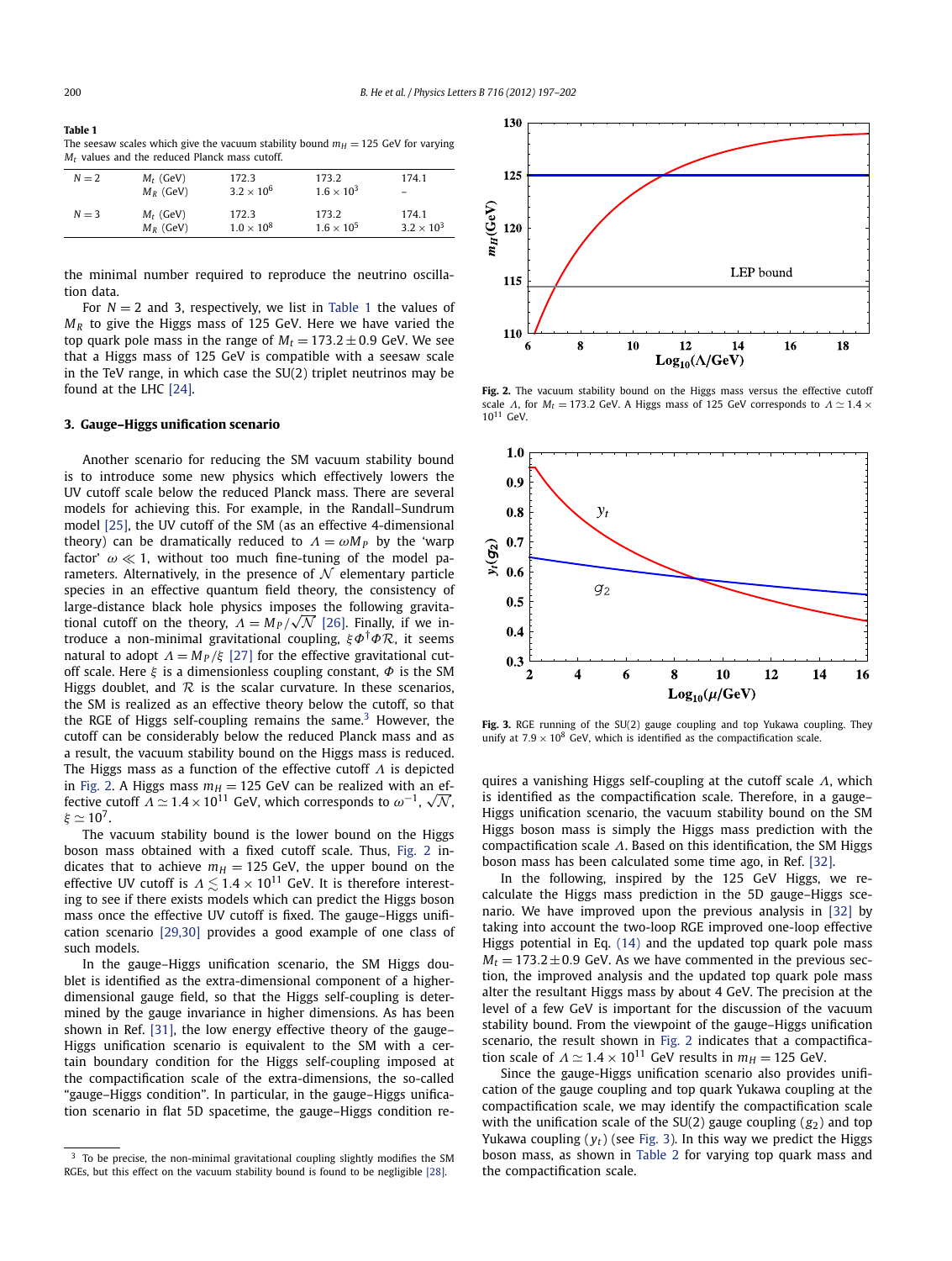<span id="page-5-0"></span>**Table 2** Predicted Higgs boson mass for varying top quark pole mass, with the compactification scale determined by the unification of the SU(2) gauge coupling and top Yukawa coupling.

| $M_t$ (GeV) | $g_2 - v_t$ unification scale (GeV) | Predicted $m_H$ (GeV) |
|-------------|-------------------------------------|-----------------------|
| 172.3       | $4.3 \times 10^{8}$                 | 118.6                 |
| 173.2       | $7.9 \times 10^8$                   | 120.9                 |
| 1741        | $1.5 \times 10^{9}$                 | 123.2                 |

#### **4. Conclusion**

In conclusion, an excess of events around 125 GeV recently reported by the ATLAS and CMS experiments may be the first evidence for the SM Higgs boson. We have considered possible implications of a 125 GeV Higgs for new physics from the viewpoint of the vacuum stability bound on the SM Higgs mass with the reduced Planck mass cutoff. Since the (absolute) vacuum stability bound is close to 129 GeV, some new physics is needed to bring it down to 125 GeV. We first considered the seesaw extension of the SM which incorporates the observed neutrino masses and oscillations. In this case, the RGE of the SM Higgs self-coupling is modified for energies higher than the seesaw scale. In type II and type III seesaw, the 125 GeV mass can be achieved with the seesaw scale much lower than the conventional intermediate scale. With type III seesaw, the vacuum stability bound on the Higgs mass can be lowered to 125 GeV with 2 or 3 generations of SU(2) triplet neutrinos, with the seesaw scale as low as a TeV.

If there is no modification of the SM RGEs, it is necessary to introduce an effective ultraviolet cutoff  $\Lambda \simeq 10^{11}$  GeV to yield a vacuum stability bound of  $m_H = 125$  GeV. We have discussed various new physics models which provide such a low cutoff scale. In a gauge–Higgs unification scenario in 5D flat spacetime, the vacuum stability bound of  $m_H = 125$  GeV is identified as a prediction of the Higgs mass under the gauge–Higgs condition imposed at the compactification scale  $\Lambda \simeq 10^{11}$  GeV. If the compactification scale is identified with the unification scale of the SU(2) gauge coupling and top Yukawa coupling, the Higgs mass is predicted to lie close to 125 GeV.

Finally, while we have required absolute electroweak vacuum stability in this Letter, one may loosen the bound by considering meta-stability, which leads to a lower bound  $m_H \gtrsim 110$  GeV on the Higgs mass. [See [\[33\]](#page-6-0) for recent analysis in this context.] In this case, we may consider new physics effects which raise the bound to 125 GeV. As has been shown in [10,11], type I and type III seesaw with a seesaw scale  $\gtrsim 10^{14}$  GeV will do this. However, the stability of a Minkowski vacuum has recently been suggested in terms of a consistent quantum field theory [\[34\].](#page-6-0) This argument is under debate [\[35,36\],](#page-6-0) and it is still unclear whether the meta-stability bound on the Higgs boson mass is meaningful or not.

#### **Acknowledgements**

This work is supported in part by the DOE Grants, # DE-FG02- 12ER41808 (B.H. and Q.S.) and # DE-FG02-10ER41714 (N.O.), and by Bartol Research Institute (B.H.).

#### **References**

- [1] G. Aad, et al., ATLAS Collaboration, Phys. Lett. B 710 (2012) 49.
- [2] S. Chatrchyan, et al., CMS Collaboration, arXiv:1202.1488 [hep-ex].
- [3] Visit [http://indico.in2p3.fr/conferenceDisplay.py?confId=6001,](http://indico.in2p3.fr/conferenceDisplay.py?confId=6001) where presentation slides can be downloaded.
- [4] N. Cabibbo, L. Maiani, G. Parisi, R. Petronzio, Nucl. Phys. B 158 (1979) 295; P.Q. Hung, Phys. Rev. Lett. 42 (1979) 873;
	- M.A.B. Beg, C. Panagiotakopoulos, A. Sirlin, Phys. Rev. Lett. 52 (1984) 883;

K.S. Babu, E. Ma, Phys. Rev. Lett. 55 (1985) 3005; M. Lindner, Z. Phys. C 31 (1986) 295; M. Sher, Phys. Rept. 179 (1989) 273; G. Altarelli, G. Isidori, Phys. Lett. B 337 (1994) 141; J.A. Casas, J.R. Espinosa, M. Quiros, Phys. Lett. B 342 (1995) 171; J.A. Casas, J.R. Espinosa, M. Quiros, Phys. Lett. B 382 (1996) 374; J.R. Espinosa, M. Quiros, Phys. Lett. B 353 (1995) 257.

- [5] For a recent analysis, see J. Ellis, J.R. Espinosa, G.F. Giudice, A. Hoecker, A. Riotto, Phys. Lett. B 679 (2009)  $369$ ;
- I. Gogoladze, B. He, Q. Shafi, Phys. Lett. B 690 (2010) 495.
- [6] Tevatron Electroweak Working Group and for the CDF and D0 Collaborations, arXiv:1107.5255 [hep-ex].
- [7] P. Minkowski, Phys. Lett. B 67 (1977) 421: T. Yanagida, in: O. Sawada, A. Sugamoto (Eds.), Proceedings of the Workshop on the Unified Theory and the Baryon Number in the Universe, KEK, Tsukuba, Japan, 1979, p. 95; M. Gell-Mann, P. Ramond, R. Slansky, in: P. van Nieuwenhuizen, et al. (Eds.), Supergravity, North Holland, Amsterdam, 1979, p. 315; S.L. Glashow, in: M. Lévy, et al. (Eds.), Proceedings of the 1979 Cargèse Summer Institute on Quarks and Leptons, Plenum Press, New York, 1980, p. 687; R.N. Mohapatra, G. Senjanović, Phys. Rev. Lett. 44 (1980) 912. [8] G. Lazarides, Q. Shafi, C. Wetterich, Nucl. Phys. B 181 (1981) 287; R.N. Mohapatra, G. Senjanović, Phys. Rev. D 23 (1981) 165; M. Magg, C. Wetterich, Phys. Lett. B 94 (1980) 61;
- J. Schechter, J.W.F. Valle, Phys. Rev. D 22 (1980) 2227.
- [9] R. Foot, H. Lew, X.G. He, G.C. Joshi, Z. Phys. C 44 (1989) 441.
- [10] J.A. Casas, V. Di Clemente, A. Ibarra, M. Quiros, Phys. Rev. D 62 (2000) 053005.
- [11] I. Gogoladze, N. Okada, Q. Shafi, Phys. Lett. B 668 (2008) 121.
- [12] I. Gogoladze, N. Okada, Q. Shafi, Phys. Rev. D 78 (2008) 085005.
- [13] W. Rodejohann, H. Zhang, arXiv:1203.3825 [hep-ph].
- [14] R. Barate, et al., Phys. Lett. B 565 (2003) 61.
- [15] M. Fukugita, T. Yanagida, Phys. Lett. B 174 (1986) 45.
- [16] W. Buchmuller, P. Di Bari, M. Plumacher, Nucl. Phys. B 643 (2002) 367: W. Buchmuller, P. Di Bari, M. Plumacher, Nucl. Phys. B 793 (2008) 362 (Erratum);
- W. Buchmuller, P. Di Bari, M. Plumacher, Annals Phys. 315 (2005) 305. [17] M. Flanz, E.A. Paschos, U. Sarkar, J. Weiss, Phys. Lett. B 389 (1996) 693;
- A. Pilaftsis, Phys. Rev. D 56 (1997) 5431; A. Pilaftsis, T.E.J. Underwood, Nucl. Phys. B 692 (2004) 303.
- [18] K. Nakamura, et al., Particle Data Group Collaboration, J. Phys. G 37 (2010) 075021.
- [19] H. Flacher, M. Goebel, J. Haller, A. Hocker, K. Moenig, J. Stelzer, Eur. Phys. J. C 60 (2009) 543.
- [20] M.E. Machacek, M.T. Vaughn, Nucl. Phys. B 222 (1983) 83; M.E. Machacek, M.T. Vaughn, Nucl. Phys. B 236 (1984) 221; M.E. Machacek, M.T. Vaughn, Nucl. Phys. B 249 (1985) 70; C. Ford, I. Jack, D.R.T. Jones, Nucl. Phys. B 387 (1992) 373; C. Ford, I. Jack, D.R.T. Jones, Nucl. Phys. B 504 (1997) 551 (Erratum); H. Arason, D.J. Castano, B. Keszthelyi, S. Mikaelian, E.J. Piard, P. Ramond, B.D. Wright, Phys. Rev. D 46 (1992) 3945; V.D. Barger, M.S. Berger, P. Ohmann, Phys. Rev. D 47 (1993) 1093; M.X. Luo, Y. Xiao, Phys. Rev. Lett. 90 (2003) 011601.
- [21] See, for example, H. Arason, D.J. Castano, B. Keszthelyi, S. Mikaelian, E.J. Piard, P. Ramond, B.D. Wright, Phys. Rev. D 46 (1992) 3945; H.E. Haber, R. Hempfling, A.H. Hoang, Z. Phys. C 75 (1997) 539.
- [22] See, for example, F. Jegerlehner, M.Y. Kalmykov, O. Veretin, Nucl. Phys. B 641 (2002) 285; F. Jegerlehner, M.Y. Kalmykov, O. Veretin, Nucl. Phys. B 658 (2003) 49;
	- F. Jegerlehner, M.Y. Kalmykov, Nucl. Phys. B 676 (2004) 365.
- [23] J.A. Casas, J.R. Espinosa, M. Quiros, A. Riotto, Nucl. Phys. B 436 (1995) 3; J.A. Casas, J.R. Espinosa, M. Quiros, A. Riotto, Nucl. Phys. B 439 (1995) 466 (Erratum).
- [24] B. Bajc, G. Senjanovic, JHEP 0708 (2007) 014;
- B. Bajc, M. Nemevsek, G. Senjanovic, Phys. Rev. D 76 (2007) 055011; R. Franceschini, T. Hambye, A. Strumia, Phys. Rev. D 78 (2008) 033002; F. del Aguila, J.A. Aguilar-Saavedra, Nucl. Phys. B 813 (2009) 22.
- [25] L. Randall, R. Sundrum, Phys. Rev. Lett. 83 (1999) 3370.
- [26] G. Dvali, M. Redi, Phys. Rev. D 77 (2008) 045027.
- [27] C.P. Burgess, H.M. Lee, M. Trott, JHEP 0909 (2009) 103; J.L.F. Barbon, J.R. Espinosa, Phys. Rev. D 79 (2009) 081302; M.P. Hertzberg, arXiv:1002.2995 [hep-ph].
- [28] B. He, N. Okada, Q. Shafi, Phys. Lett. B 695 (2011) 219.
- [29] N.S. Manton, Nucl. Phys. B 158 (1979) 141;
	- D.B. Fairlie, J. Phys. G 5 (1979) L55; D.B. Fairlie, Phys. Lett. B 82 (1979) 97.
- [30] Y. Hosotani, Phys. Lett. B 126 (1983) 309; Y. Hosotani, Phys. Lett. B 129 (1983) 193; Y. Hosotani, Phys. Rev. D 29 (1984) 731;